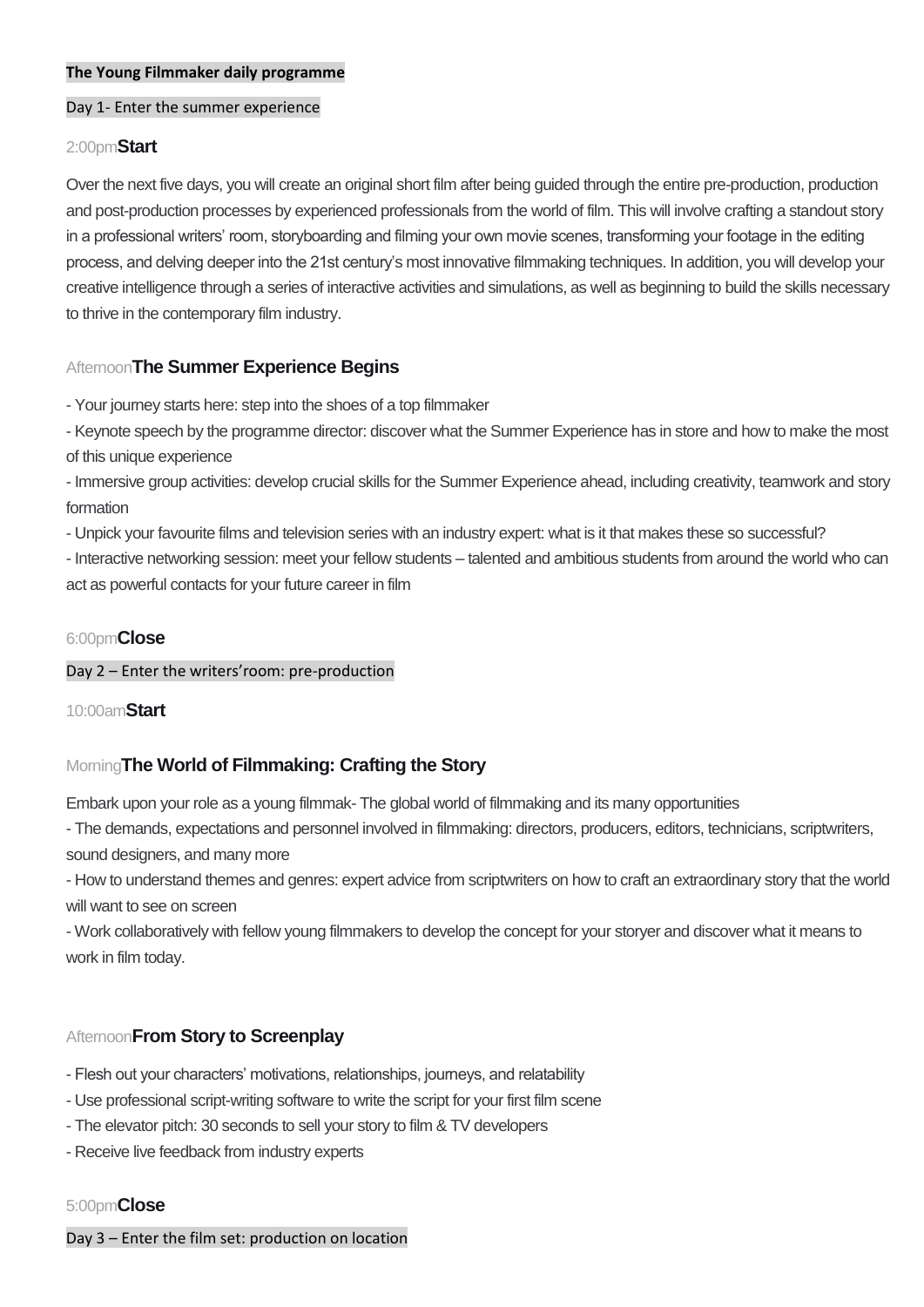# Morning**Your Movie Scene: Part I (Producing and Directing)**

Over the course of the day, you will use your in-depth understanding of the role of producers and directors to shoot your original film on location.

- The role of a producer: making your film happen, securing high-profile locations, building your dream team, planning and budgeting your film, and understanding the business of film

- Step into the shoes of a director: adapt a professional filmset, used by the British film and television industry, to fulfil your unique creative vision

- Choose the right shots, angles and lighting, as well as making crucial decisions on set design, lighting, sound, costume, make up and props

- Live directing simulation: coach multiple professional actors through a powerful scene on a state-of-the-art film set and tailor your advice to the performance in front of you

# Afternoon**Your Movie Scene: Part II (Storyboarding and Filming)**

- Turn your first movie scene from storyboards to screen using industry grade equipment and make thoughtful creative decisions to maximum effect: location, shot choices, angles, lighting, sound and more

- Film your own movie by fully utilising the exclusive location and receive direction from experienced, professional filmmakers

- Follow your individual creative direction, put your videography skills to the test, take the rules of filmmaking into your own hands and bring your story to life

- Live production panel Q&A with filmmakers whose backgrounds include directing, producing, scriptwriting and more

# 5:00pm**Close**

Day 4 – Enter the editing suite : post-production

10:00am**Start**

# Morning**The Power of Editing: A Professional Masterclass**

Step into the editing studio, learning the techniques of professionals and applying them to your own creative vision.

- Convey the mood of a film through powerful editing techniques, alternating shots, cuts and transitions
- Turn your flat footage into a masterpiece of mood-based colour and sound: the power of colour grading, sound, composition and foley artistry
- Transform your raw footage into a scene suitable for a slick motion picture
- Witness the live demonstration of a film scene being edited by a professional in a state-of-the-art editing studio

# Afternoon**Your Movie Scene: Part III (Editing, Screening and Pitching)**

- Edit and finalise your scene by selecting the footage, sound, transition, speed and cuts, with professional editors on-hand to guide you through and give you live feedback

- Attend a series of live screenings of the film scenes you have created over the four days and receive constructive feedback from professional filmmakers and your peers

- Discover the criteria used by professional film critics and apply this framework to your own creative projects as you embark upon your future career

- Pitch your unique Summer Experience project to world-leading film festival executives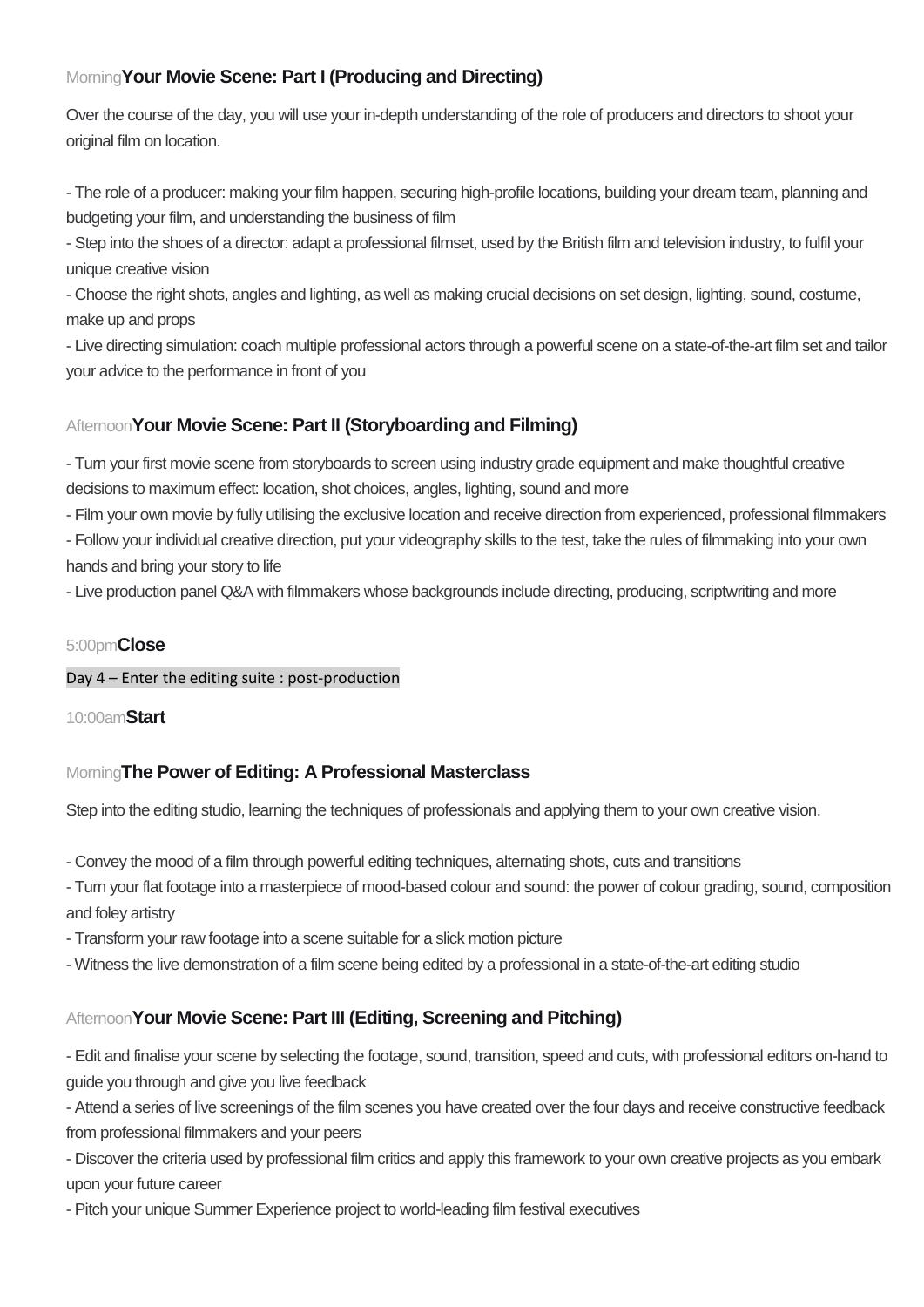#### 5:00pm**Close**

#### Day 5 – Enter the digital lab: visual effects and sound

#### 10:00am**Start**

# Morning**Designing and Transforming Visions**

Your place in film: figure out where your unique skills and interests can take you and discover the enormous variety of exciting roles within the filmmaking process.

- Designing visions: immerse yourself into the world of set, costume and colour design, creating your own cinematic vision by using a mixture of homemade materials and professional equipment

- Transforming visions: appreciate how music and sound can be used to enhance and transform dramatic scenarios, recording your own sound effects to embellish your cinematic vision

- How much does cost really matter? Unpick the commonly held notion that the most expensive equipment is usually the best equipment, comparing a range of post-production tools and software

- Receive live feedback from experts and participate in a live Q&A with filmmakers focusing on post-production, special effects, visual effects (VFX) and sound

# Afternoon**Career Coaching: How to Become a Successful Filmmaker**

- Your path to success: understanding the key decisions ahead and how to maximise your chances of success

- Subject choices at A-level/IB/university and more
- Securing work experience, designing impactful CVs/resumes/portfolios and powerful interview techniques
- How to write a film-specific cover letter
- Coaching from experienced filmmakers on what you can do now to stand out in the future

#### 5:00pm**Close**

#### Day 6 – Collaborative creativity : planning and shooting a music video

#### 10:00am**Start**

Over the next five days, you will move beyond your original short and step into the excitement of the wider film industry. This will involve working collaboratively to shoot a music video following a specific creative vision, delving deeper into CGI and animation, understanding how a film is marketed and how this impacts its artistic reception, and exploring the global capital of film. You will continue to apply your burgeoning creative intelligence to a broader understanding of the film industry, through a series of interactive simulations and activities.

# Morning**'From Concept to Camera': Create a Collaborative Vision**

Translate your developing filmmaking skills onto an exciting and different medium, as you are hired to shoot a music video for a killer track.

- Work collaboratively with your peers in order to make crucial artistic decisions, including which song you would like to form the centrepiece of the video and the overall visual aesthetic you will be pursuing

- Brainstorm session: which themes from the song will be reflected in your music video and what is the cohesive story which you will be attempting to impart upon your audience?

- Write up your shooting schedule: plan out a comprehensive storyboard and shot list, deciding upon the precise timings for filming and editing your music video in the afternoon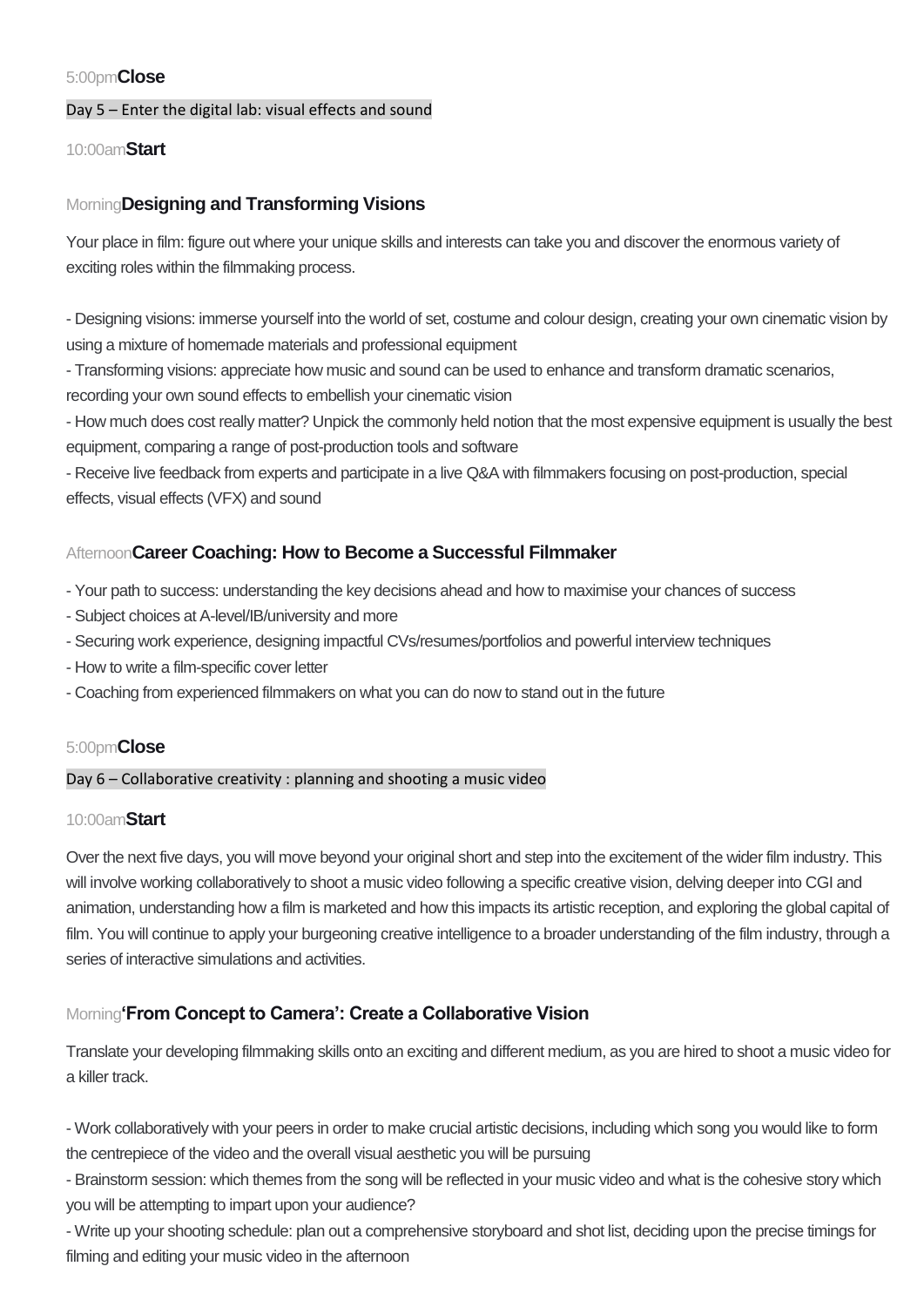- Create opportunity out of your limitations by effectively using the equipment, props, materials, actors, costumes, lighting, and locations available to you

# Afternoon**'From Shot to Screen': Finalise and Premiere your Music Video**

- Turn your storyboard into polished shots, working as a team and assigning roles and responsibilities in order to realise your creative vision

- Focus upon cuts, transitions, copy, sound, and colour in order to transform your raw footage into an industry-standard music video

- Premiere your finalised video to industry professionals and present the reasoning behind each of your team's creative decisions

- Receive live feedback from experts and take on board their advice in preparation for marketing your music video

# 5:00pm**Close**

#### Day 7- Visionary visuals

10:00am**Start**

# Morning**Enter the Motion Capture Studio**

Generating the Green Screen: a detailed introduction to motion capture and how it has been applied to elevate the filmmaking process.

- A behind-the-scenes glimpse at how motion capture and CGI have been effectively used in your favourite blockbuster films
- Experience first-hand the mocap process: from high-precision real-time motion capture to data binding and repair
- Blur the lines between animation and reality: how motion capture and chroma keying can be integrated into every aspect of filmmaking

- Bring motion capture technology into your own home: visual effects, creative experimentation, and the future of the film and television industries

# Afternoon**Enter the Animation Studio**

World-Building from the Inside Out: work collaboratively with your team to develop a three-shot animated film.

- Collaborate with artists to create a 3-shot storyboard for your animated short
- Bring your story to life: draw each of the scenes, maintain continuity and design your visual blueprint
- From sketch to screen: employ the use of state-of-the-art technology to translate your artistic vision into a cohesive sequence
- Showcase your animations and gain step-by-step advice from industry experts

# 5:00pm**Close**

# Day 8 – Master the art of marketing

10:00am**Start**

Morning**The World of Marketing**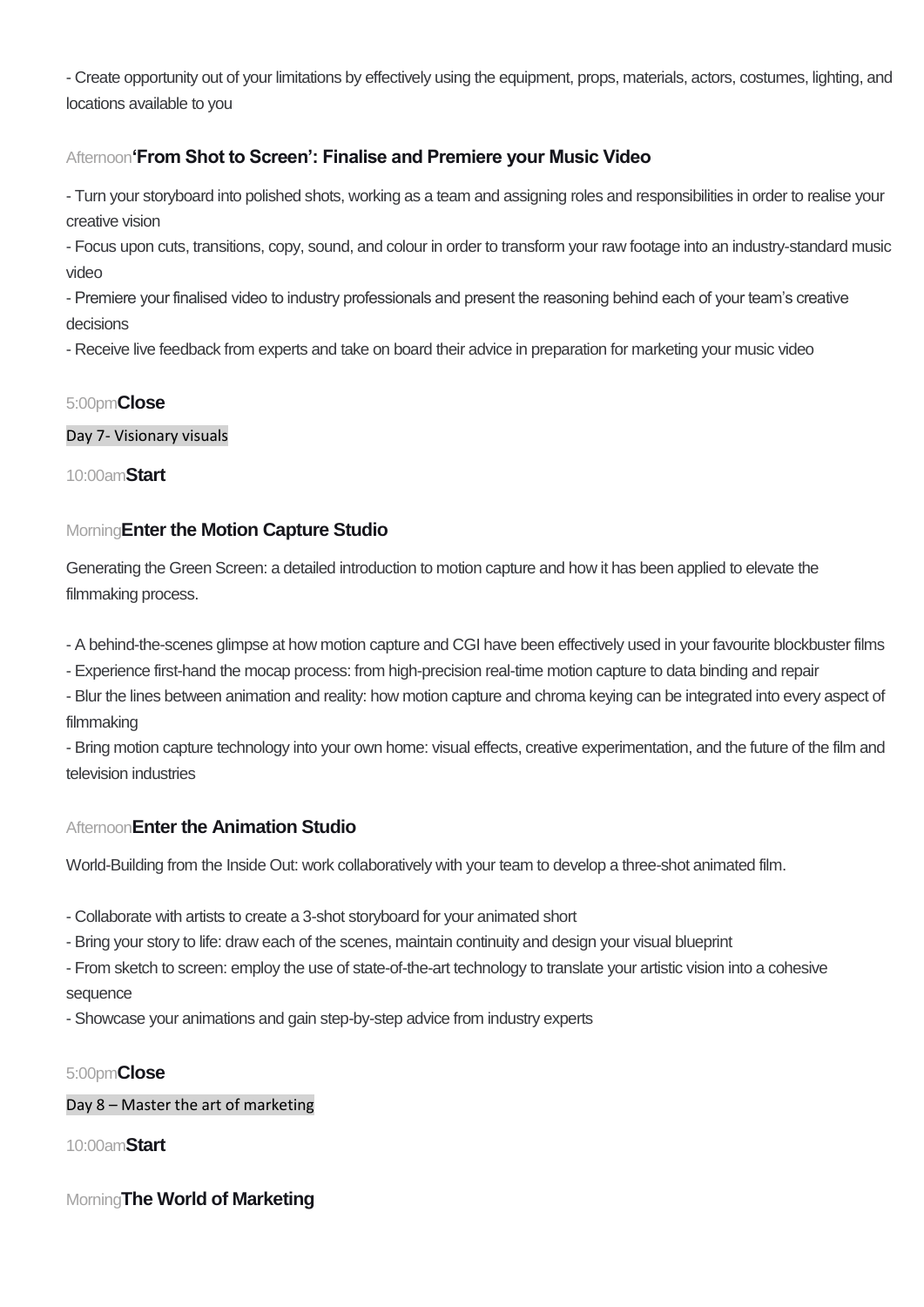Understand the central importance of marketing to the world of film, in terms of both finding an audience and the ways in which creative content can be consumed.

- Marketing is one of the most powerful forces in business: uncover the key frameworks and techniques used to win the hearts and minds of consumers

- The psychology of marketing: product, place, price, promotion, people, positioning and packaging

- An ever-changing landscape: discover the rise of digital marketing and where creativity meets analytics

- Hear from expert marketeers with experience in a variety of industries on what they have found to be the most successful pathway to scalability

# Afternoon**The Film Launch**

- Race against time: work with marketing consultants to develop your short-, medium- and long-term strategies within a given budget

- Know your audience: how your inclusive marketing strategy can make an impact on the diversity of consumers

- Create eye-catching visuals, storyboard your advertising campaign, and collaborate to produce a cohesive vision for your film

- Pitch your bespoke campaign to a team of marketing professionals and receive live feedback

#### 5:00pm**Close**

#### Day 9 – Young filmmakers on tour: the capital of film

10:00am**Start**

# Morning**The Capital of Film: A Walking Tour**

Embark upon a guided tour of London, discovering at each stage why it has been dubbed 'The Capital of Film'.

- Experience some of London's most iconic filming locations and investigate the use of backdrop for creative cinematic effect

- Put yourself into Christopher Nolan's shoes and recreate impactful shots from Batman: The Dark Knight, Gladiator and Inception

- Understand how London became a first-class location for the global film industry

- Tour a world-renowned film studio, the site of numerous blockbusters and TV shows, discovering first-hand how it has been used within the filmmaking process

# Afternoon**The Capital of Film**

- Visit some of London's most famous landmarks and uncover their relationship to the global film industry

- Explore a stunning cinematic landscape which has been used in multiple Hollywood films

- Question the use of location for dramatic effect: how can London's unique buildings and scenery be re-purposed for both period films and modern works?

- Attend an exclusive screening of an award-winning film and discuss the artistic decision-making process with top industry professionals

# 5:00pm**Close**

Day 10 – product review and summer experience film festival

#### 10:00am**Start**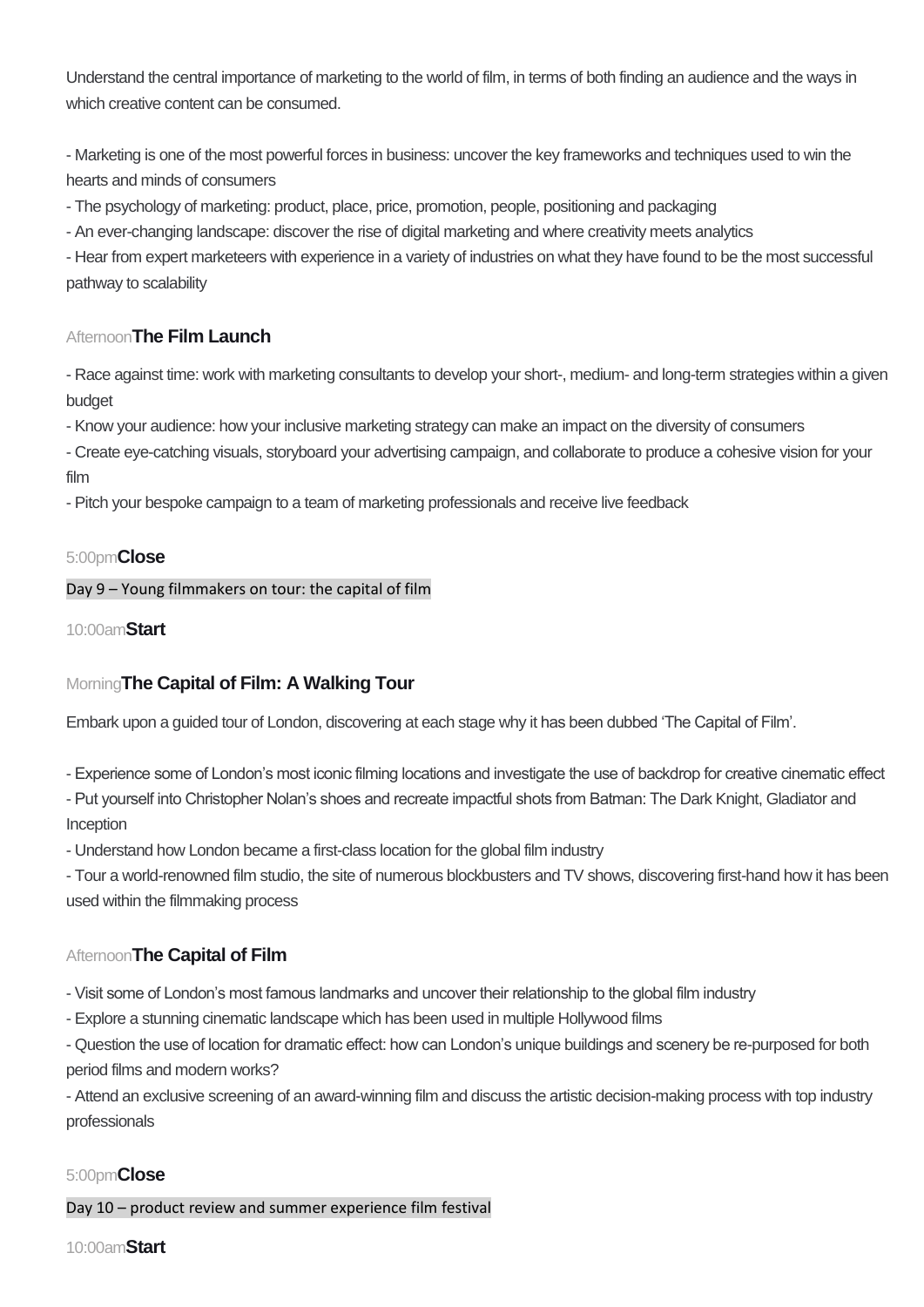# Morning**The Young Filmmaker Festival**

From Short to Silver Screen: spend the morning as a world-famous director, as you compete for awards at our exclusive film festival.

- Watch a selection of films from the Summer Experience and question the creative choices employed by the burgeoning young filmmakers behind them

- Get out the popcorn: experience your own work being screened in real-life cinema
- Critically reflect upon what you have seen on the screen and use this as a frame of reference for your later career
- Compete against your peers for top prizes at the festival awards ceremony

#### Afternoon**Private Networking Event**

- Take part in a private networking session with top professionals from the world of film
- Put your newfound knowledge to the test
- Have your burning questions answered by those in the know
- Receive valuable advice from experts in the field

#### 5:00pm**Close**

#### Day 11 – careermax

#### 10:30am**Start**

Over the next five days, you will receive personalised coaching on how to succeed in each of the major milestones on the road to landing your dream job in film: i) securing a place at a top-tier film school ii) excelling in your studies iii) mastering every aspect of the recruitment process and procuring a top job in film post-university. In addition, you will receive inspirational coaching on key employability skills from high-profile figures including politicians and Olympic athletes.

#### Morning**Enter CareerMax**

Your future starts now: discover the essential skills needed to thrive in the film industry.

- Personal development plan: work with a careers expert in small focus groups to plan the next steps in your journey
- 'Big results require big ambitions': hear from a world-class Olympic athlete on the importance of being a self-starting,

ambitious individual in today's increasingly competitive climate

- 'The art of communication is the language of leadership': hear from a high-ranking politician on how best to improve your communication skills and captivate a large audience

# Afternoon**Film School Applications**

You're in your final year of school and it is time to start thinking about what comes next.

- Inside UCAS: an interactive session with a university and film school admissions expert, with guidance on how to ace your applications and bag your first-choice film school or university

- University and degree choices: making the right decisions to maximise your career potential
- Eye-catching extracurriculars: using extracurricular activities to boost your application
- Personal statement workshop: expert coaching on the art of personal statement writing
- Interview training: a masterclass with senior admissions tutors from top UK film schools and universities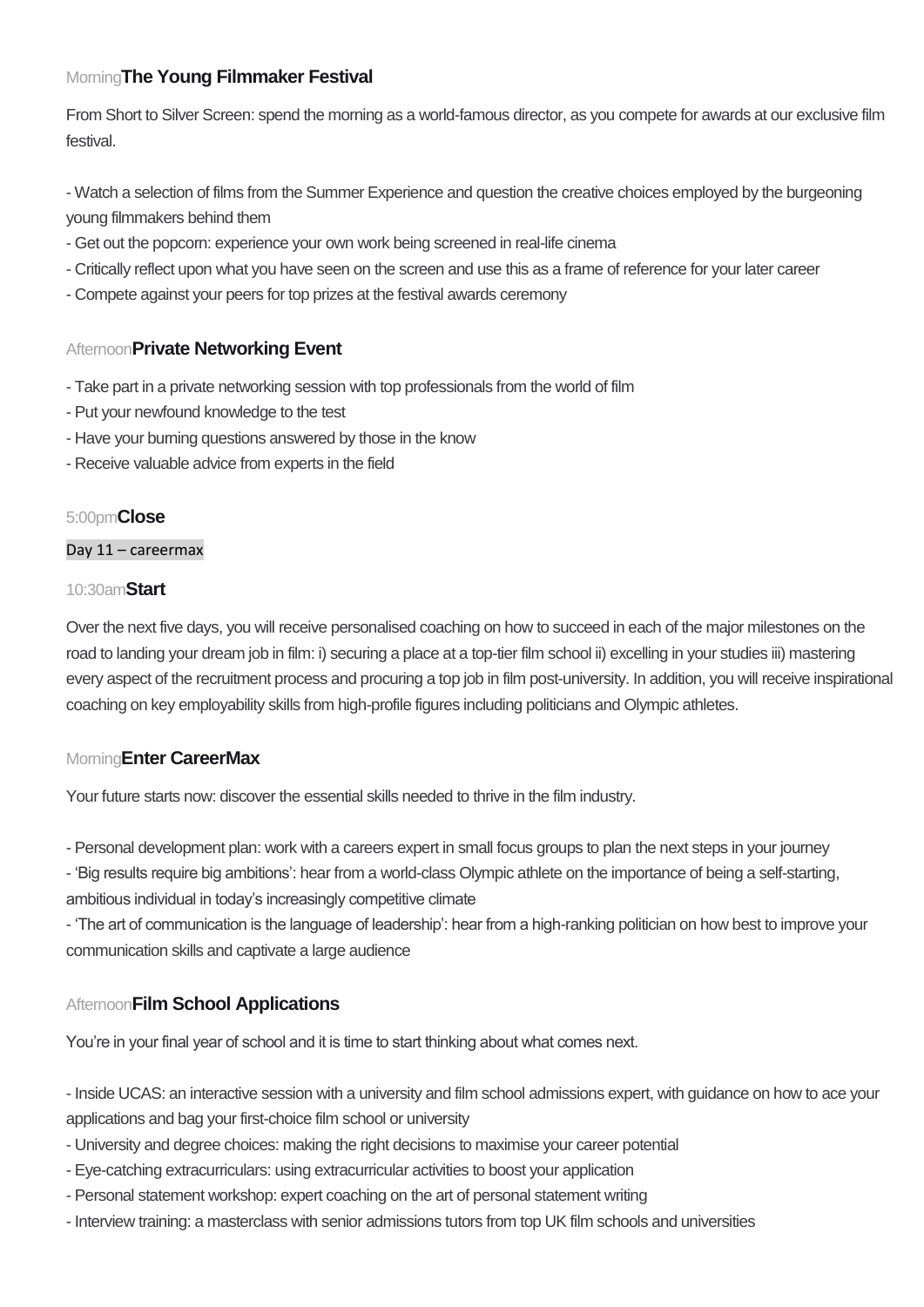- You become the admissions officer: step into the shoes of a university admissions tutor; review a collection of portfolios and interview prospective students for a place at a world-renowned creative institution

#### 5:00pm**Close**

Day 12 – enter film school

10:30am**Start**

# Morning**Welcome to Film School!**

Congratulations! You have been accepted into your first-choice film school – it's time to start preparing.

- Campus tour: private tour of the National Film and Television School (NFTS) led by students, who will guide you through the abundant opportunities available to you there

- Academic lecture: meet experienced professionals teaching the fundamentals of filmmaking and experience a film schoolstyle class from one of their most popular film courses

- Meet the NFTS team: attend an exclusive networking lunch with students and alumni

# Afternoon**Step into the Shoes of a Student**

- The film seminar: discuss the contents of the morning lecture in a seminar group led by an academic, reflect on the themes raised with likeminded individuals and begin to generate your own creative interpretations

- The practical project: work effectively as part of a team to research and plan for a practical film-related task
- The group presentation: present your team's creative vision and technical prowess to your peers and assessors
- The feedback: receive feedback on your presentation and reflect on your team's performance

#### Day 13 – Graduate recruitment: application and interviews

#### 10:30am**Start**

#### Morning**Graduate Applications**

You're in your final year of study and it is time to start thinking about life after film school.

- Standout work experience: learn the importance of securing relevant work experience and the impetus it can add to your future career in film

- How to properly value yourself as a creative: financial good-practice, union representation and freelance work

- Killer portfolios: crack the code to the perfect portfolio with industry recruitment experts and hear from hiring managers from the film industry on what they are looking for in standout candidates

- You become the hiring manager: step into the shoes of a senior hiring manager working at a major film studio as you screen a set of graduate portfolios and select which candidates you would like to interview

#### Afternoon**Graduate Interviews**

The graduate recruiter was impressed by your knockout portfolio and you have now been invited to interview for the role.

- Interview workshop: receive bespoke public speaking training on how best to articulate yourself during high-pressure, professional situations such as interviews and presentations

- You become the graduate interviewer: interview candidates for a graduate role alongside senior recruitment managers and